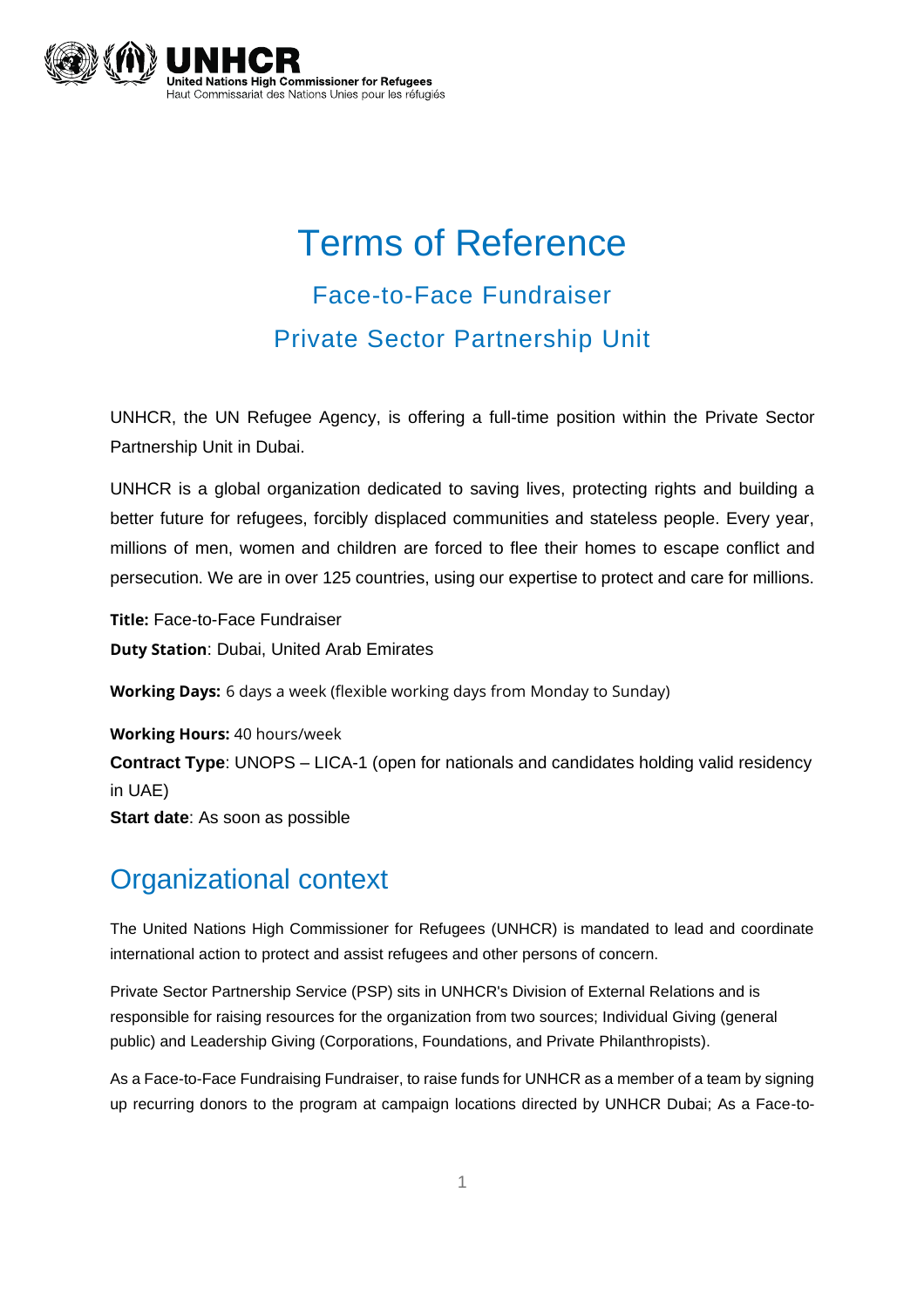

Face Fundraiser, to uphold professional standards and the aims, values, and reputation of UNHCR and its Face-to-Face program

# **Duties and Responsibilities**

The Face-to-Face Fundraiser the following duties under the supervision of the F2F Team Leader & Field Coaches.

# **Regular Donor**

- Approach potential UNHCR donors in public or private places and recruit regular giving donors in line with the code of conduct set by UNHCR Dubai
- Work at a location at the time, hours, and place set by the UNHCR Private Sector Partnerships Service (PSP) Unit
- Deliver daily, weekly, monthly and quarterly team performance reports and analyze areas of improvement.

#### **Advocacy**

• Represent UNHCR in the malls and in indoor locations in a professional manner, including appearance and communications with the public

# **Administration**

- Ensure that team's pledge online forms are filled out accurately, legibly, and completely.
- Manage and maintain iPad, adequate supplies, street welcome packs, etc.
- Update UNHCR Face to Face database and fulfill batch files and documentation on demand.
- Perform other duties as required.

#### **Others**

The Face-to-Face Fundraiser may be asked to perform other similar duties as required. The duties will require related skills.

# **4. Qualifications and Experience**

- **a. Education** (Level and area of required and/or preferred education)
- Completion of Senior secondary education or vocational training equivalent to (Senior secondary school level).

# **b. Work Experience**

- Proven experience working independently without close supervision.
- Proven ability to handle confidential information with integrity.